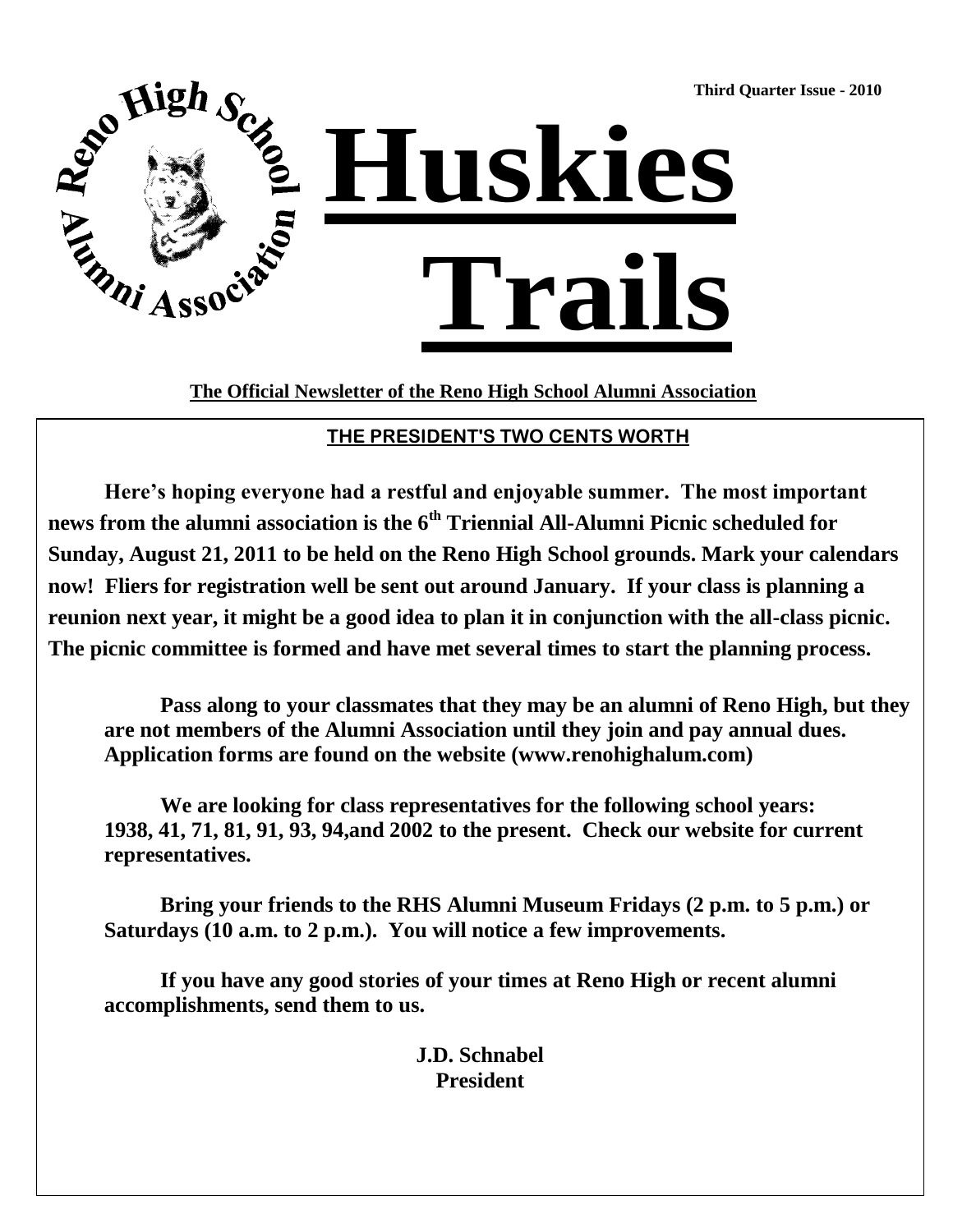#### **STORIES FROM THE PAST**

## **"Nobody remembers the speaker at their high school graduation" By Someone on TV**



*Jacqueline Reid, Joyce Pefley, Dodie Post, Dorothy Savage, and Nita Reifschneider*

**Well now, THIS graduate will never forget the speaker the night I was graduated from Reno High school. It was June 1, 1940. I'm sure of that because I still have the gold wrist watch that my parents gave me—with a lovely engraving of the date on it from R. Herz & Brother Jewelers. That was 70 years ago! So here is the name of the speaker: Leon W. Hartman. He was a long time physics professor and he had recently been named president of the University of Nevada. He came to tell us we should go on to college because a college degree would enable us to make more money. He had the statistics to prove his point and he delivered.**

**There were just about 140 graduates, including about 35 January grads, almost evenly divided by gender. We assembled in the Reno Civic Auditorium at 8 p.m., in the Nevada State Building which was across the street from the Riverside Hotel on South Virginia Street. This was, of course, a big time event for Reno with an audience of parents, family, and friends representing a regional population. Reno High School was the only high school in town. Also, it had a fair number of student commuters daily who arrived on a big bulky school bus called the stage which was actually the local public transit for rural folks between Sierra Valley north of Reno and as far south as Carson City.**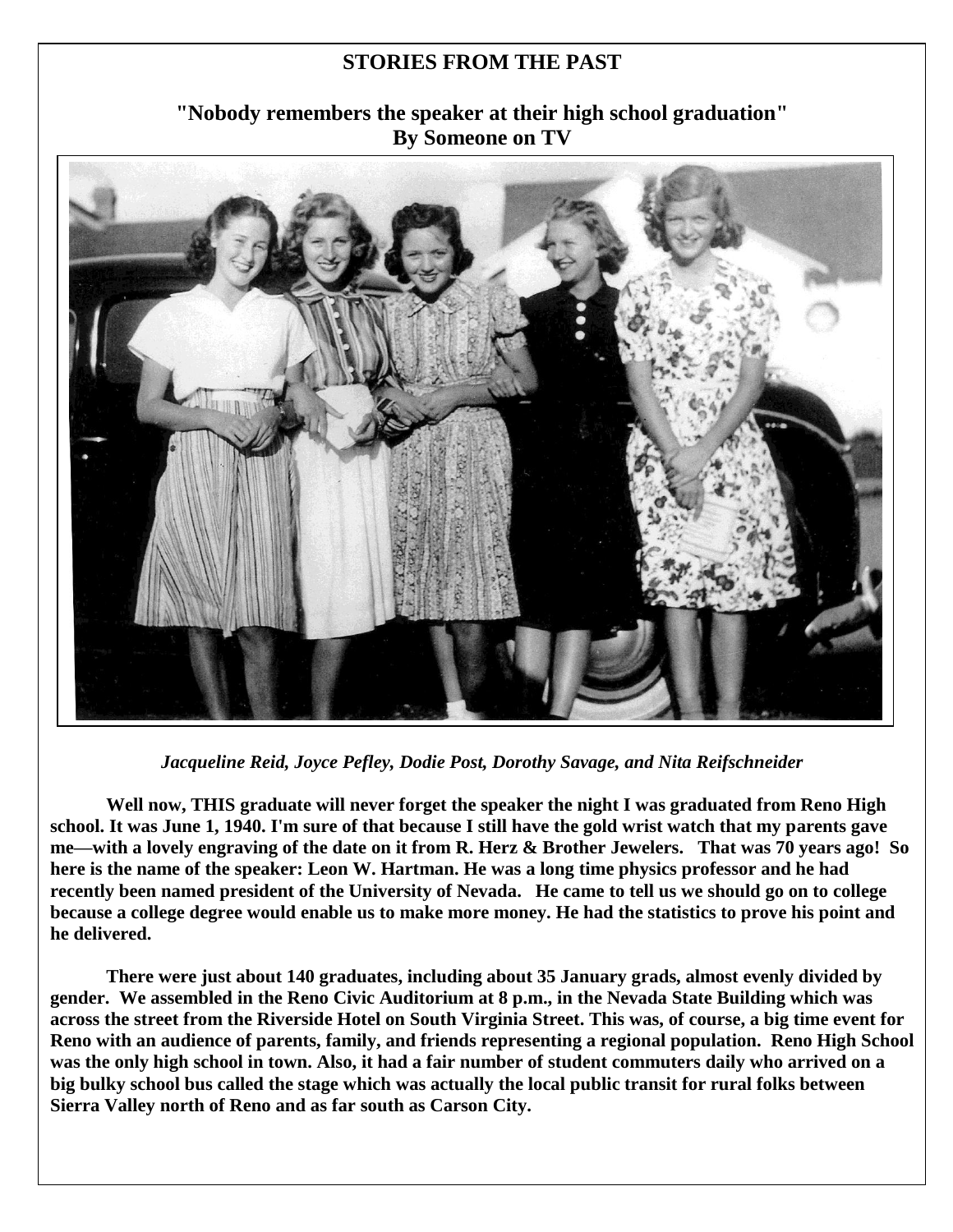**Outside the auditorium an assembly room provided room for some teachers and a few parents to supervise the graduates garbed in their traditional caps and gowns as the Processional began. The traditional academic attire in 1940 was really traditional – black wool robes, long and generous in cut to near-floor length. For the male in a suit, it was like an overcoat. Inside was storage room for a ball to toss or signs or balloons. The coat effect on a female could crush a corsage or a new dress purchased from a downtown store or made on the home sewing machine. Few teen hairdos could balance a mortar board with dignity.**

**After The Processional by the High School Orchestra, led by Rolla V. Johnson, brought the graduates to their seats, there was an Invocation and more music by a clarinet quartet, featuring Fred Wood, Helen Park, Ada May Bachman and Dorothy Reynolds.**

**Then came The Address by President Leon W. Hartman. The man and speech to remember? I did not time him on my new wristwatch, but for no purpose. It was a warm evening in the auditorium. The 150 graduates in their flat caps and woolen gowns grew warmer. President Hartman, a distinguished man who had studied in Germany to be a physicist in the best scientific way, had lots of statistics and percentages to document his belief that more education at a university would increase the number of dollars that each of us would earn in the years ahead. His message was convincing, but not at the moment. We were sweaty, overheated, and thinking about a quick getaway with diploma in hand. Our minds were about the parties we were going to after this ceremony when we could really celebrate.**

**Thankfully, President Hartman did complete his presentation in due time. Some graduates later rallied to stay awake and celebrate in Reno's 24-hour town – but only after the high school orchestra played an overture by C. Back, Superintendent E. Otis Vaughn awarded honors, president of the Board of Trustees C. M. Oliver presented diplomas, and the High School Girls' Chorus sang "Who is Sylvia?"**

**Thus the 70th Anniversary Observance of your graduation from Reno High School may also properly be celebrated on June 10, 2010 - if you can stay awake.**

**You lucky Children of the Depression who have survived to read this are the fortunate members of our class who beat the odds on war, homicide, illness, suicide, accidents, and bad genes, to mention a few of the causes of death of our classmates. Was Dr. Hartman correct to urge you to continue your education? Has anyone studied our statistics after seven decades of living? Do you think Dr. Hartman would blink if we talked about forty-thousand-dollar automobiles, million-dollar houses or thousand-dollar Social 'Security checks?**

**The above was not written without thoughtful help from Barbara McKinley Rabenstine, who has kept a June 1, 1940 program and shared it with me. One year when I was studying Journalism at the U of N, I saw Dr. Hartman about once a week because I had the president's beat to cover for the** *Sagebrush***. That's why I remembered his name. His graduation talk was right on subject, but could have been better timed for a cooler day.**

**Best to you all!**

**Nita Reifschneider Spangler Redwood City, California**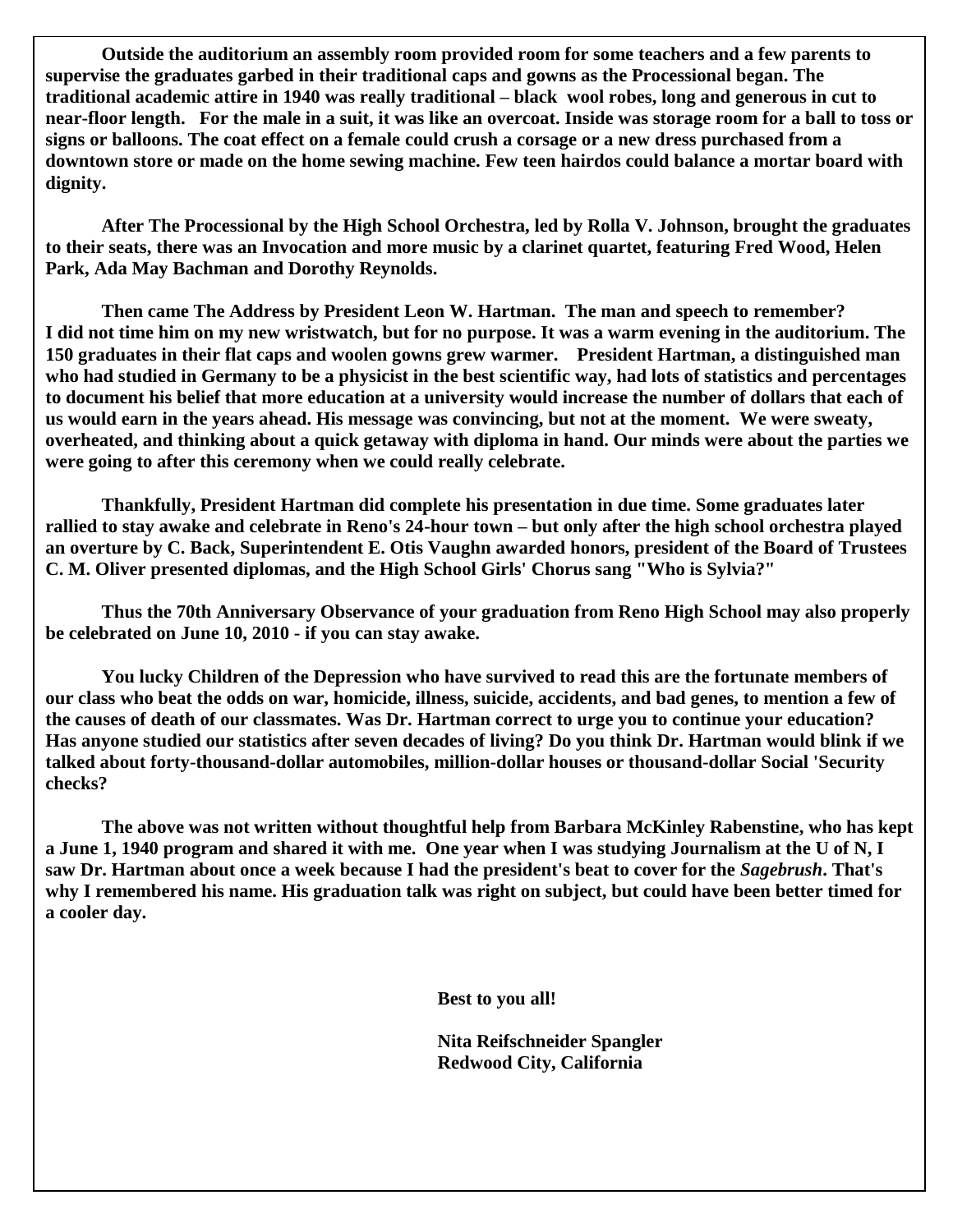#### **Buck's letters home**

**July 2: Dear Mom, Reno is a big town after growing up in Searchlight and I'm looking forward to starting at the University. They're building a new Fine Arts building and a dining hall; next year a library. They have a football team with not one but** *two* **coaches – pretty big program! Reno is looking forward to the Winter Olympics next year at some place called Squaw Valley. I miss Pinky and know he's off to law school; he promised that 50 years from now he'd show us why elections shouldn't last more than four hours. I'm off to find a job!**

July 4: The rodeo's in Reno, Fred MacMurray won the "Silver Spurs" and rode in a parade. The new **pool opened at Hidden Valley, a country club ‗way out of town. I met a girl there named Del Loomis who just won the State Jaycee tennis tournament.**

**July 5: Mom and Dad: I got a job at a new hotel called the Holiday as a busboy; it's an expensive restaurant with prime rib dinners at \$2.99. I was lucky to get it. There are now 29,000 people employed in Nevada, I read. I got an apartment at 128 Maple Street with two meals a day for 15 bucks a week.**

**July 8: Hi Mom and Dad, been playing a little bass fiddle with some guys I met from Stanford who come**  up to the hotel every weekend named Nick, Dave and Bob and play some kind of new "folk" music. Mr. **Crumley, the owner of the hotel, lets them stay here for free and play on weekends. There's a new dancer at the Mint Club called Rose Marie the Bronze Temptress, and when she started dancin' the dancin' made me feel that everything she had was absolutely real (my new buddy Oscar Hammerstein, another busboy at the Holiday, said that.)**

**July 11: Hi – there's a printer's strike in Reno and the editors are running the presses so it's kind of hard to read. Biggest news is the old Reno dump closed, and 40 shirts were stolen from a car on North Sierra Street, just fresh from the laundry, speculation was that the victim was a legislator named Townsend. The Blondie comic strip today is a duplicate of one that would run in August of 2010, but we**  don't know that yet. They thought they could get away with re-running it but we fooled 'em.

**July 15: Hi everybody; busy day today at work, Holiday lunch was roast turkey for \$1.35. I waited on two bankers just promoted to full vice-president of First National Bank – Bert Fitz and Harold Gorman. The bank's president Eddie Questa was with them; he seems to be a good friend of Mr. Crumley's. The county auditorium is being pushed on Mill Street between** *[former]* **V&T right-of-way and St. Clair Street** *[probably* **Sinclair***; typos happened in '59 also.]* **My weekend friends with the guitars and banjo**  are packing in some crowds – they picked a name, "Jamaica Quartette," or something, although I think **they're really a trio. Jim Eardley, a RHS teacher, is offering a new driver training class in a car with dual steering wheels from Richardson- Lovelock the Ford dealer. He came in for lunch; he's a good guy.** 

**July 17: Sparks PD is holding an urgent message for Claude E. Dennison EL5-8324. The newspaper strike is over; there's an ad for a City of Reno Recreation Director, PE major, must be male, under 45 years old, \$475/month. Fifty years from now I'd lump that with premier Realtor Ray P. Smith's ad today**  for a home "Ideal for Coloreds." Whitey Herzog is on the Kansas City A's disabled list, and Dick **Williams is standing in for him.** 

**July 19: Dear Mom – the town is busy. My new friend Bob Challender won the championship flight at Washoe Golf Course. A law school bar review class is being given upstairs in the hotel by the firm of**  Springer, McKissick & Hug (didn't Herb Caen call that the "most romantic law firm on the West **Coast?‖) Will wonders never cease: American Airlines is experimenting with pre-loaded luggage containers for DC-8s. James Hoffa is P.O.'ed at somebody again (and we'll learn later where that got him).**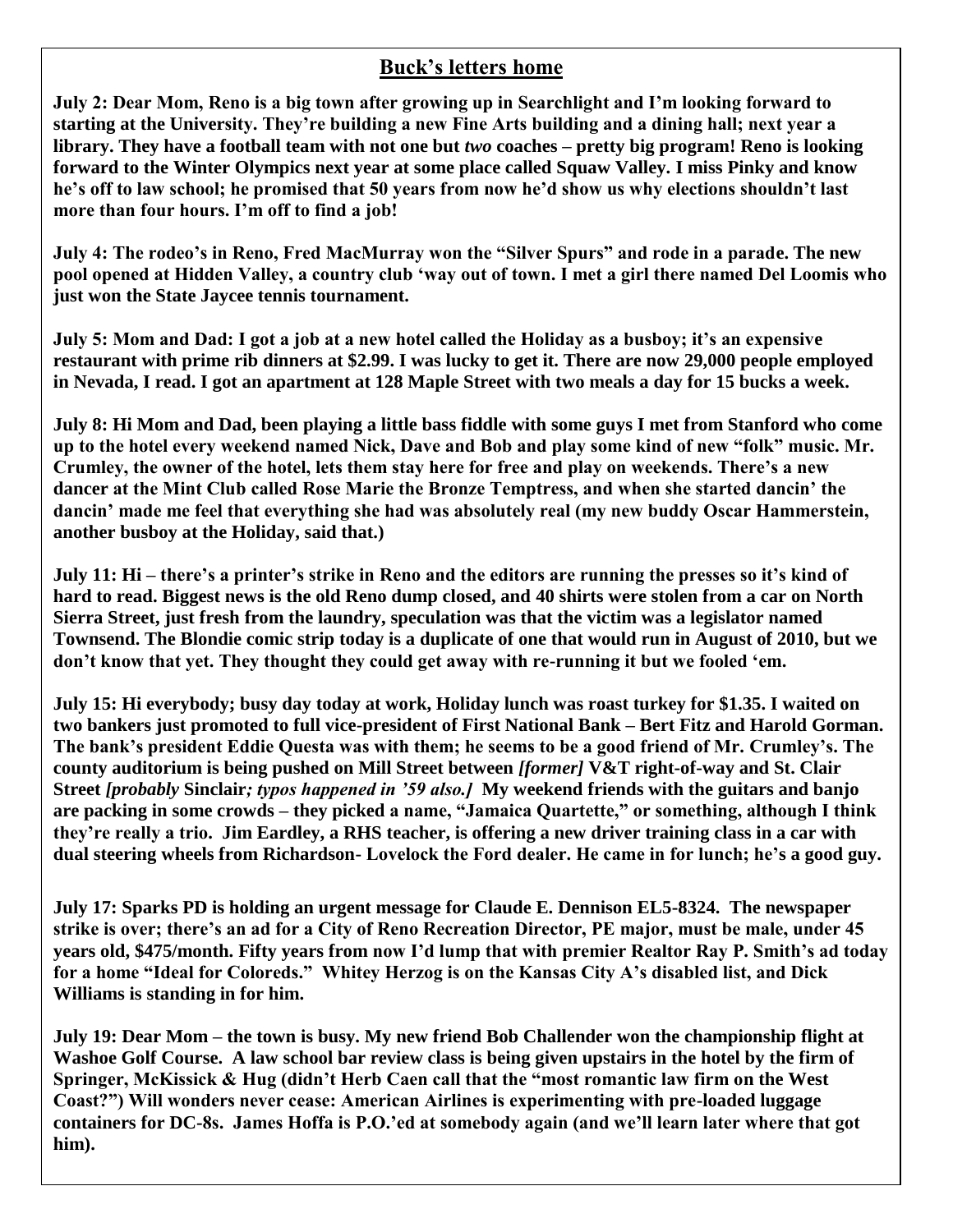**July 20: Work going well, still playing fiddle with the guys, working on a song called "Tom Dooley" that's kind of neat, got to play in the Shore Room the other night. Idel Anderson, a RHS teacher, is spending the summer in Europe (where she flew with the WAC in WWII). Miss Hawai'i vitals are 35- 25-35, whatever that means; we didn't see that stat much in Searchlight. The Gaylords duo is playing the Holiday; singer Burt Bonaldi (Gaylord) predicted he'd sing** *God Bless America* **at the Good Old Days club meetings at the Elks Home 50 years from now** *[and he does!]* **(I'm told the old Elks Home blew up a couple of years ago.)**

**July 23: Hi everybody! Some big company just bought land at Lake Tahoe (a big lake close to Reno) from the California border halfway down the lake's Nevada side – they say for the timber but they also said they may put a few houses up there someday. The Eager Beaver ladies group is meeting at 155 University Terrace tonight, and the first item on the agenda is changing the name of their club. Here's an ad: ―Five-room house, West Second street, suitable for a small retail store, information at Chism**  Trailer Park office." I've got an idea, mom, something like, "Better Browsing." How's that for a **name…?** 

**July 25: Rita Hayworth sued the Aly Khan for divorce, who claims diplomatic immunity; Judge Maestretti told him to get his ass into court (I later learned that donkeys are the transportation of choice for Khans traveling abroad.) Harrah's, the only casino in northern Nevada without a restaurant, leases the Grand Hotel at Second and Center for a restaurant; John Petrinovich will run it. The Fielding Hotel in San Francisco seems to be the popular spot for locals. Galena School, ‗way out south of town, I think, will close, its students going to Brown and Huffaker Schools. This saddens a lot of my diners.**

**July 29: Well, I've been here almost a month and getting into a groove. I've been promoted to waiter in the Holiday's Shore Room, the neatest room in Reno by night right on the Truckee river. Sierra Pacific Power, in a full page ad, is sweating Reno's water consumption** *[which ceased to be a concern in later years…]* **The Olympics are definitely underway next February. And I start school in less than a month, looking forward to that, might even play for that new football coach Dick Trachok who came up to the University from Reno High's team last month. Life is good.**

**July 31: Hold everything! The guitar guys from Stanford Dave Guard, Nick Reynolds and Bob Shane asked me drive with them tonight over the new Donner Summit to cover for some gal who got sick named Phyllis Diller, at the Purple Onion (can that be right?) or Purple-something in San Francisco. So long, Holiday Hotel; adios, University of Nevada; sayonara Maple Street – I'm playin' bass fiddle in North Beach! Love, your son Buck Squawk to [carmineghia@live.com](mailto:carmineghia@live.com)**

Endnote: The late David "Buck" Wheat was the longtime but unknown bassist for the Kingston Trio.

**And we don't know if Claude E. Dennison ever got his message…**

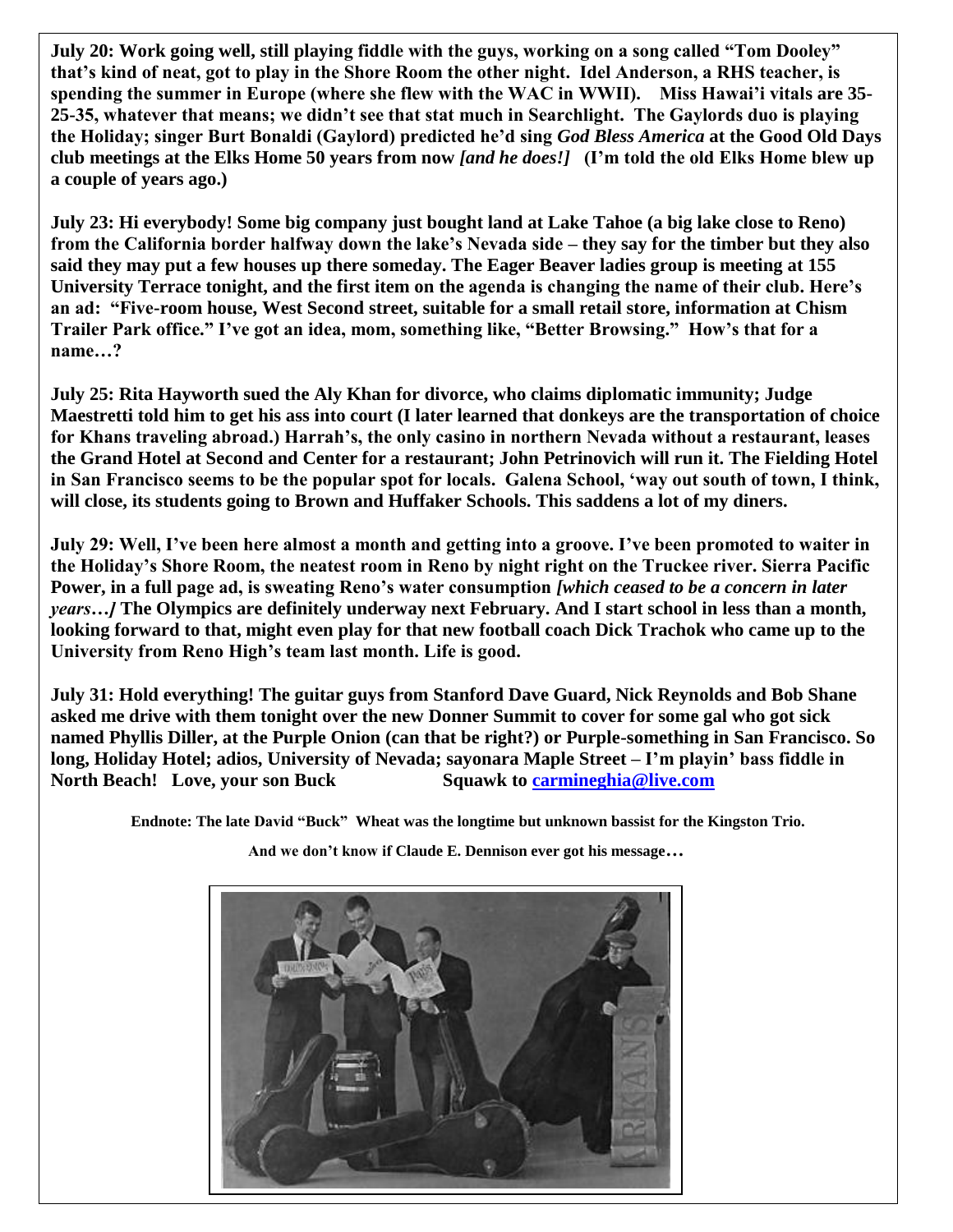*This & That* 

- **David Funk**, Class of 1961, was selected as Senior Vice President and Regional Manager of Umpqua Bank of Northern Nevada,

- **John Savage**, Class of 1983, is the head UCLA baseball coach who took his team to the College World Series against South Carolina. Unfortunately UCLA lost. John"s brother, **Pete Savage**, Class of 1979, is the coach for the Reno High baseball team and the Reno Knights American Legion team. Their father**, L.J. Savage**, Class of 1948, and owner of Savage & Son, Inc, a plumbing and heating company, passed away on July  $25<sup>th</sup>$ . We send our condolences to the family.

- **Tom Jameson**, Class of 2009, is a baseball pitcher for UNR and has been selected to the prestigious Louisville Slugger Freshman All-America team. He was one of two WAC players to be honored.

- **The Reno High School Triple A Club** needs help with the funding of two new computer wireless Lab carts to bring more technology to the classrooms. If you can help, call 77-323-4500 or e-mail rachael.ferrari@gmail.com.

- **A special thanks to the Class of 1959** for donating funds to pay for the beautiful railings used to hold the various class pictures in the RHS Alumni museum.

- **Crystal Johnson**, Class of 2000, RHS English teacher, Leadership advisor, and cheerleading coach married **Mike Edwards**, RHS Dean of Students this summer.

## **ACCOMPLISHMENTS OF THE CLASS OF 2010**

Of the 376 graduates, 12 students earned a perfect 4.0 G.P.A for their 8 semester of high school. Three students were recognized as commended scholars in the National Merit Scholarship Program. Eight students earned National Merit Scholarship Program semi-finalists status and 7 students earned national merit scholarship finalist status. Four students were named U.S. Presidential Scholar Program candidates. Seventy graduates are advanced diploma candidates and 140 graduates are honor diploma candidates. One hundred and twenty three graduates are members of the National Honor Society. Total scholarship dollars awarded to the class of 2010 is \$5,482, 176. The following varsity athletic teams earned academic achievement recognition for having the highest Grade Point Average in Nevada"s NIAA: Girls Softball, Boys Baseball, and Boy"s Track.

Principal Robert Sullivan added this to his commencement address: "The Class of 2010 excelled beyond their academic endeavors. The Class of 2010 earned national, state, and regional recognition in areas of: athletics, cheer, student leadership, science bowl, speech and debate, yearbook, newspaper, and ROTC."

## **RHS HALL OF FAME**

The following RHS coaches/athletes have been selected to be inducted into the 2010 Hall of Fame: Phinnie Marsh – coach Gene Scattini – coach Ray Hayes - player/coach Pat Alberti - football/wrestling/track " 76 Dirk Manoukian - football/wrestling/track "82 Melissa Batchelder - volleyball/basketball "90 Alex Kanwetz, Sr - football/basketball/track "57 Frank Azcarate - football/basketball "62 Amber Rais - swimming "99 Link Piazzo - player/supporter "37 The Inductee dinner is scheduled for October 23, 2010.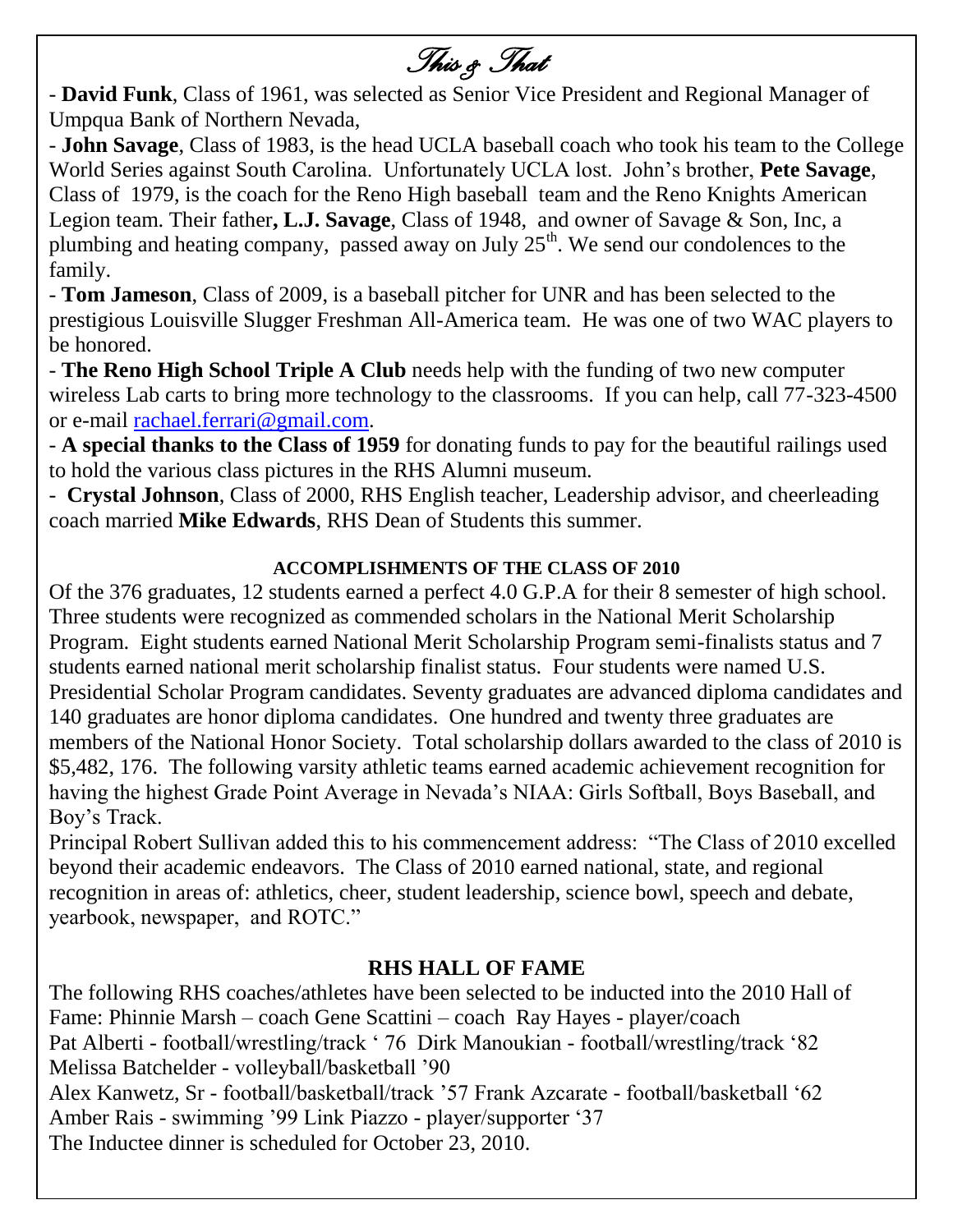

## RHS GRADUATES WHO ARE TEACHING AT RHS

**Crystal (Arnspiger) (Johnson) Edwards ‗00 English/Leadership Cody Forcier, ‗95 Band Shane Foster ‗82 Math Rebekah (Johnson) Foster ‗96 English Scott Jordan ‗86 Science Brien Karlin ‗01 History Craig Lemons ‗79 Counselor Trish (Law) Lucas ‗87 Science Sue (Schulte) Marin ‗82 P.E. Theresa (Barnum) Mckillip ‗97 English Jim Pace ‗81 History Valerie (Lujan) Porter ‗89 Science Jamie Priddy ‗96 English ~ David Ross ‗87 History Aaron Shoolroy ‗95 Science Jeff Tomac ‗85 Counselor**

# **J.D. Schnabel's comments on** *Buck's Letters Home* **story**

**The article entitled, "Buck's Letter Home" brought back a lot of memories. As a teenager, the Kingston Trio was my favorite group and because of them, I learned to play the guitar which I continue to play today. David "Buck" Wheat (1922-1985) was with the Kingston Trio from 1958-61. He left the trio with Dave Guard and played with the Whiskey Hill Singers.**